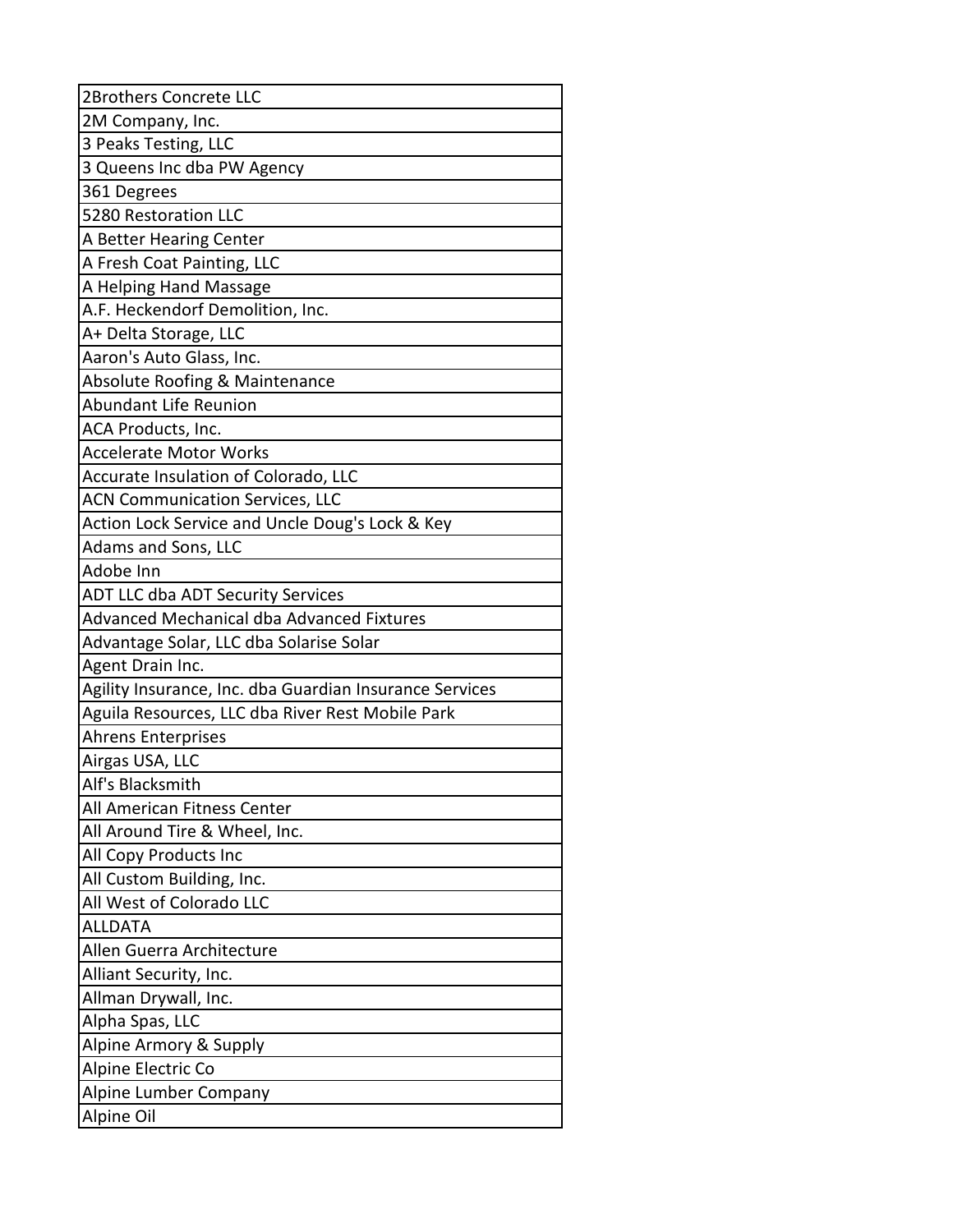| Alpine Towing & Recovery                                    |
|-------------------------------------------------------------|
| Alsco, Inc.                                                 |
| Alternative Choices Wellness Center LLC dba Divine Vitality |
| <b>Holistic Health</b>                                      |
| Altitude Tire & Alignment                                   |
| AmeriGas Propane                                            |
| Amy's Hair Design                                           |
| Anastacia's Child Care                                      |
| Anatomical LLC dba The Pilates League                       |
| Angel & Belle Rentals, LLC                                  |
| Ann-Marie Vintage Dish Rental                               |
| Antero Automotive & Alignment                               |
| Ardis Construction, LLC                                     |
| Ares Holdings, LLC dba CMS/NEXTECH                          |
| <b>ARI Fleet LT</b>                                         |
| <b>Ark Valley Athletics LLC</b>                             |
| <b>Ark Valley Gaming</b>                                    |
| <b>Ark Valley Healing Hands</b>                             |
| Arkanglers                                                  |
| Arkansas Valley Digital Imaging                             |
| Arkansas Valley Welding & Fabrication                       |
| Ark-Valley Humane Society, Inc.                             |
| <b>Artery Plumbing</b>                                      |
| Artisun Craftsman Ltd                                       |
| Ascend II                                                   |
| Aspen Leaf Print & Copy                                     |
| Aspenwood Directories, Inc. dba Names and Numbers           |
| Assurance Wireless USA, LP                                  |
| Assured Professional Services, Inc.                         |
| At Home Pet Doctor, LLC                                     |
| AT&T Corp.                                                  |
| <b>Athanas Corporation</b>                                  |
| <b>Atmos Energy Corp</b>                                    |
| Auto Chlor System of Denver                                 |
| Automatic-Access, Inc.                                      |
| <b>Avery Construction LLC</b>                               |
| <b>AVFuel Corporation</b>                                   |
| <b>B.V. Healing Center</b>                                  |
| <b>Bailey's Studio</b>                                      |
| Balcomb & Green, P.C.                                       |
| <b>BAM! Pizza LLC dba Domino's</b>                          |
| Barnthouse Electric, Inc.                                   |
| Bash Cocktail Catering, LLC dba Luna Libations              |
| <b>Bear Mountain Goodies</b>                                |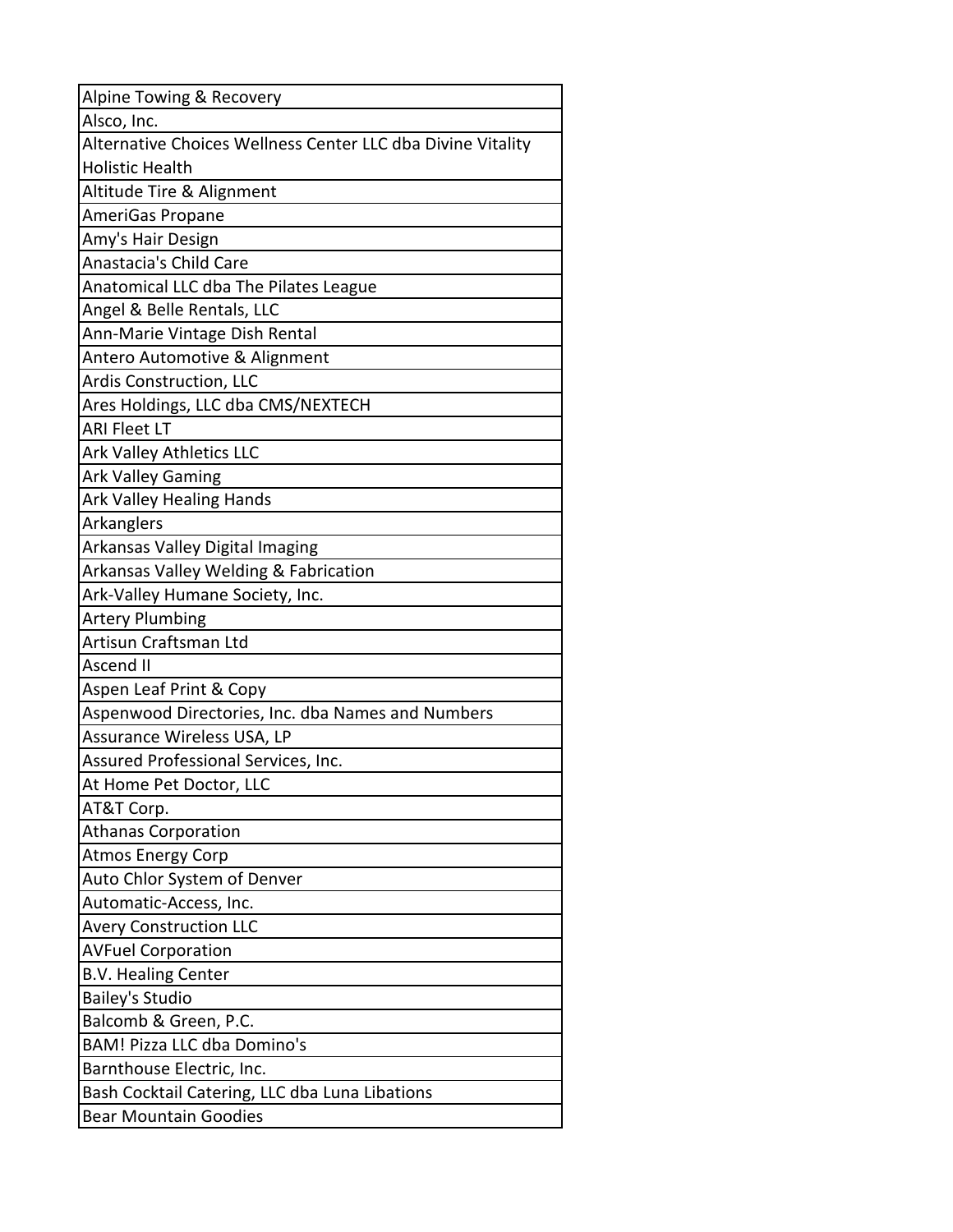| <b>Bearss Landscaping</b>                                 |
|-----------------------------------------------------------|
| <b>BeauTown LLC</b>                                       |
| Beaver Works, Inc. dba Little Elk Trading Company         |
| Beer Base, LLL dba The Jailhouse Craft Beer Bar           |
| Belinski Tree Care, Inc. dba Cloud City Arborist, Inc.    |
| <b>Bell Electric Company</b>                              |
| <b>Bellhaus Tools, LLC</b>                                |
| <b>Bertram Media</b>                                      |
| Best Western Vista Inn                                    |
| Bev's Stitchery                                           |
| <b>Bighorn Glass</b>                                      |
| Binderella & Co, LLC dba Biggies                          |
| <b>Bird and Mouse Bakery</b>                              |
| <b>BK Hammer Construction</b>                             |
| <b>Black Burro Bikes</b>                                  |
| Black Velvette LLC dba Rock Paper Scissors                |
| Black Water Solutions Ltd. Dba Small Town Drain           |
| <b>Black Wolf Painting</b>                                |
| <b>Blake Appraisal Company</b>                            |
| <b>Blue Tail Technology</b>                               |
| <b>BMC West, LLC</b>                                      |
| <b>Body Mechanics Physical Therapy</b>                    |
| <b>Boneshaker Cycles</b>                                  |
| Bouma Enterprises, LTD dba Vollara / Kustom Medal Hangers |
| / Mountain Masonry                                        |
| Brasser Decorating, Inc. dba Cabin Creek Contractors      |
| Bread & Salt BV                                           |
| <b>Brickhouse Tattoo</b>                                  |
| <b>Bridge Therapy Center</b>                              |
| Brightview Landscape Development, Inc.                    |
| <b>Bristlecone Tree Care</b>                              |
| <b>Broken Lotus Creations, LLC</b>                        |
| <b>Brown Dog Coffee Company</b>                           |
| <b>Browns Canyon Rafting</b>                              |
| Bryan Construction, Inc.                                  |
| <b>Budget Plumbing</b>                                    |
| Buehner-Fry, Inc.                                         |
|                                                           |
| <b>Buena Sisters, LLC</b>                                 |
| <b>Buena Vista Ace Hardware</b>                           |
| <b>Buena Vista Automotive</b>                             |
| <b>Buena Vista Chamber of Commerce</b>                    |
| Buena Vista Contin-Tail Gem & Mineral Show                |
| Buena Vista Contractors, Inc.                             |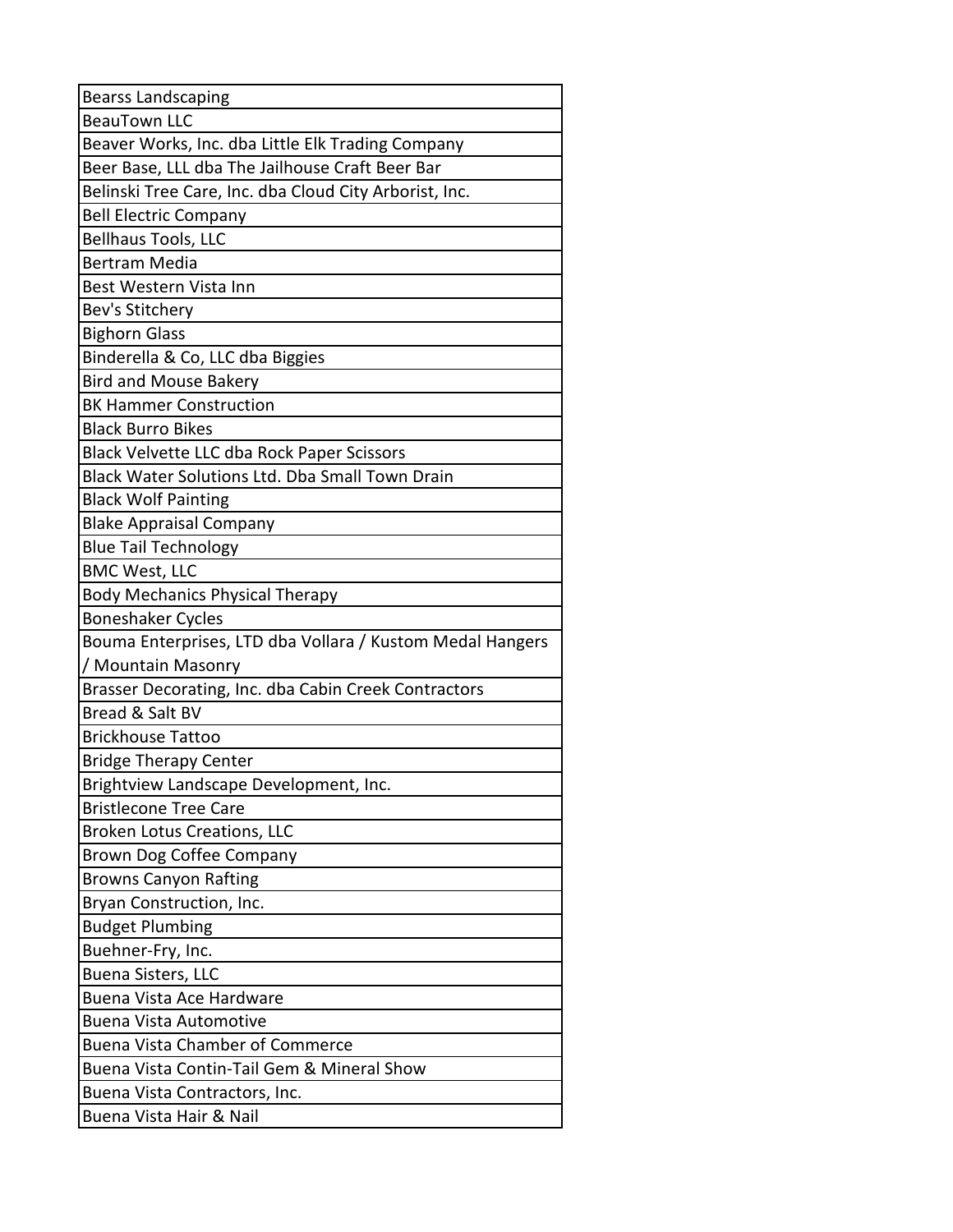| <b>Buena Vista Heritage</b>                            |
|--------------------------------------------------------|
| <b>Buena Vista LaGree's LLC</b>                        |
| <b>Buena Vista Mountain Adventures</b>                 |
| Buena Vista Physical Therapy, LLC                      |
| Buena Vista Realty Ltd. dba RE/MAX Mountain Vista      |
| Properties                                             |
| Buena Vista Tool & Equipment Rental, Inc.              |
| <b>Buffalo Peaks Enterprises</b>                       |
| <b>Bugling Bull Excavating, LLC</b>                    |
| Burandt's Back Country Adventure, Inc.                 |
| <b>Burrito Fusion</b>                                  |
| <b>Butterfly Kisses Limited</b>                        |
| <b>BV Auto Sales</b>                                   |
| <b>BV</b> eBikes                                       |
| bvcowork, LLC                                          |
| <b>Cambridge Financial Advisors LLC</b>                |
| Canyons                                                |
| Car Wash                                               |
| Casa Sanchez 3 LLC                                     |
| Casey Box Inc., dba High Rockies Construction          |
| Casey's Clean Outs                                     |
| <b>Catalog Operations</b>                              |
| Cause+Medic Spa                                        |
| Cedar St Storage                                       |
| <b>Cedar Street Family Dentistry</b>                   |
| Cellco Partnership dba Verizon Wireless                |
| Cellular Inc. Network Corporation                      |
| Center for Traditional Thai & Therapeutic Massage, LLC |
| Central Colorado Kitchens                              |
| Chaffee County Habitat for Humanity Restore            |
| <b>Chaffee County Waste</b>                            |
| Champion Window Co of Colorado Springs, LLC            |
| Chaz della Porta                                       |
| Choose Life Toymakers                                  |
| City Market #437                                       |
| CLH Corp dba K's Dairy Delite                          |
| <b>Cloud City Toystore</b>                             |
| Coinstar Asset Holdings, LLC                           |
| Colarelli Construction, Inc.                           |
| Coldwell Banker/Collegiate Peaks Realty, Inc.          |
| Coletrain Music Academy, LLC                           |
| Collegiate Peaks Bank                                  |
| <b>Collegiate Peaks Barber Shop</b>                    |
| Collegiate Peaks Cleaning, LLC                         |
|                                                        |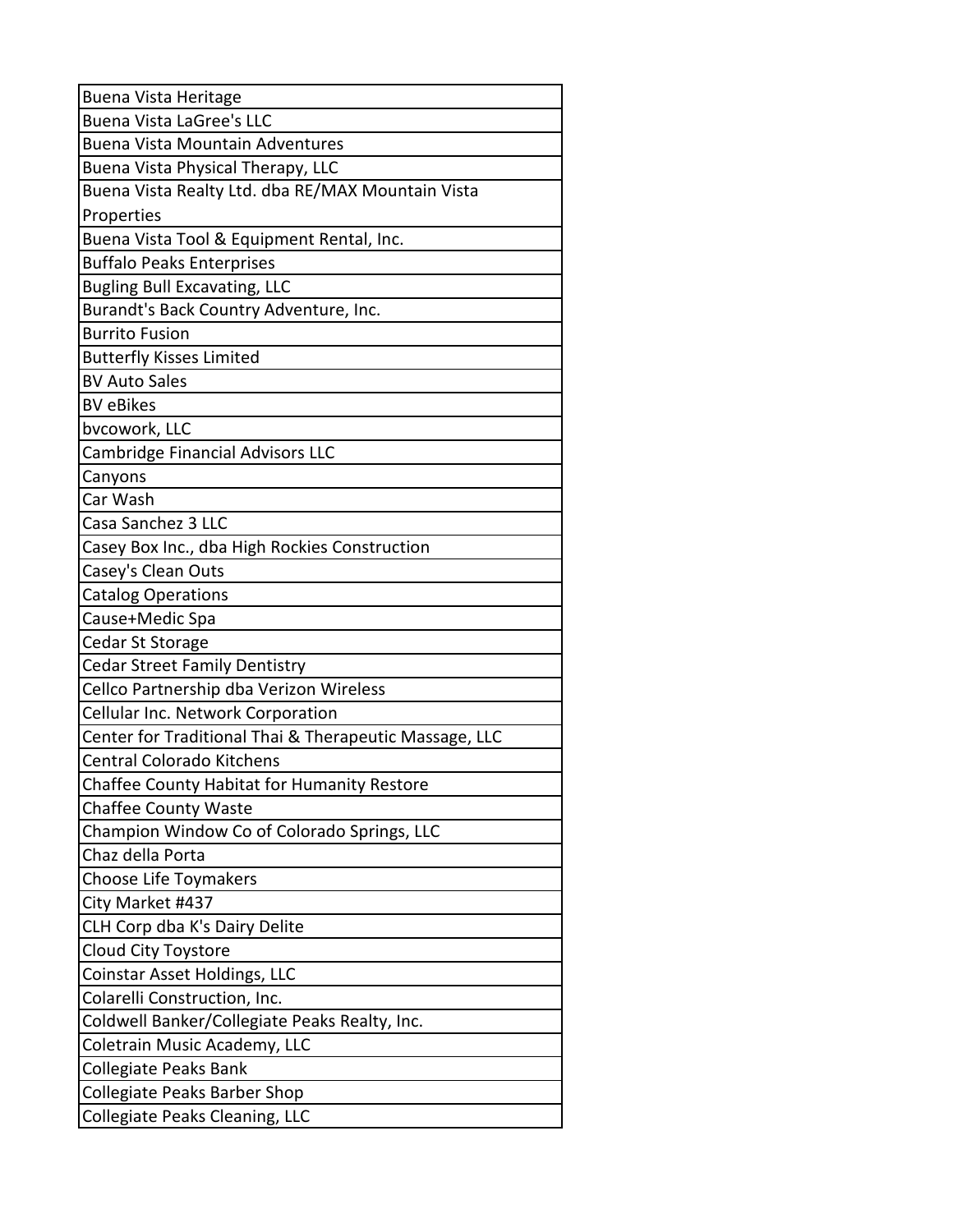| Collegiate Peaks Eyecare                               |
|--------------------------------------------------------|
| Collegiate Peaks Off-Road                              |
| Collegiate Peaks Paint & Supply                        |
| Collegiate Peaks Rafting dba Rock n Row Rafting        |
| Collegiate Peaks Wood Fired Pizza & Grill dba Eddyline |
| <b>Restaurant at South Main</b>                        |
| Colorado 7 Saguache Limited Partnership                |
| <b>Colorado Adventure Tours</b>                        |
| Colorado Autism Consultants, LLC                       |
| Colorado Central Telecom, Inc.                         |
| Colorado Mountain Lavender                             |
| Colorado Raft Rental                                   |
| Colorado Restrung                                      |
| Comfurt Gas, Inc.                                      |
| <b>Community Banks of Colorado</b>                     |
| Consumer Cellular, Inc.                                |
| Continental Plumbing and Heating, Inc.                 |
| Copper Gulch Design, Inc.                              |
| Cordova Enterprises, LLC                               |
| <b>CORRINE</b>                                         |
| Cottonwood Creek Heating, Inc.                         |
| <b>Country Cuts</b>                                    |
| Craig E. Brown & Associates                            |
| Crave BV LLC                                           |
| Create, Inc.                                           |
| Crites Accounting, Inc.                                |
| CrossRoads Counseling of the Rockies                   |
| Crump Greenhouse, Inc.                                 |
| <b>Currents Construction</b>                           |
| Custom Creative Tumblers by M.A.                       |
| Cynthia's Sunshine                                     |
| D & R Inc dba The Rooster's Crow Café                  |
| D L Propernick Concrete                                |
| D.M.C. Masonry                                         |
| Dalco Industries, Inc.                                 |
| Davis Hauser Construction, LLC                         |
| Davis Mechanical, Inc.                                 |
| Davis Plumbing                                         |
| De Lage Landen Financial Services, Inc.                |
| Deerhammer Distilling Company                          |
| Defenders, LLC.                                        |
| DeFurio Custom Homes, Inc                              |
| Diebold Nixdorf, Inc.                                  |
| Diesslin Structures, Inc.                              |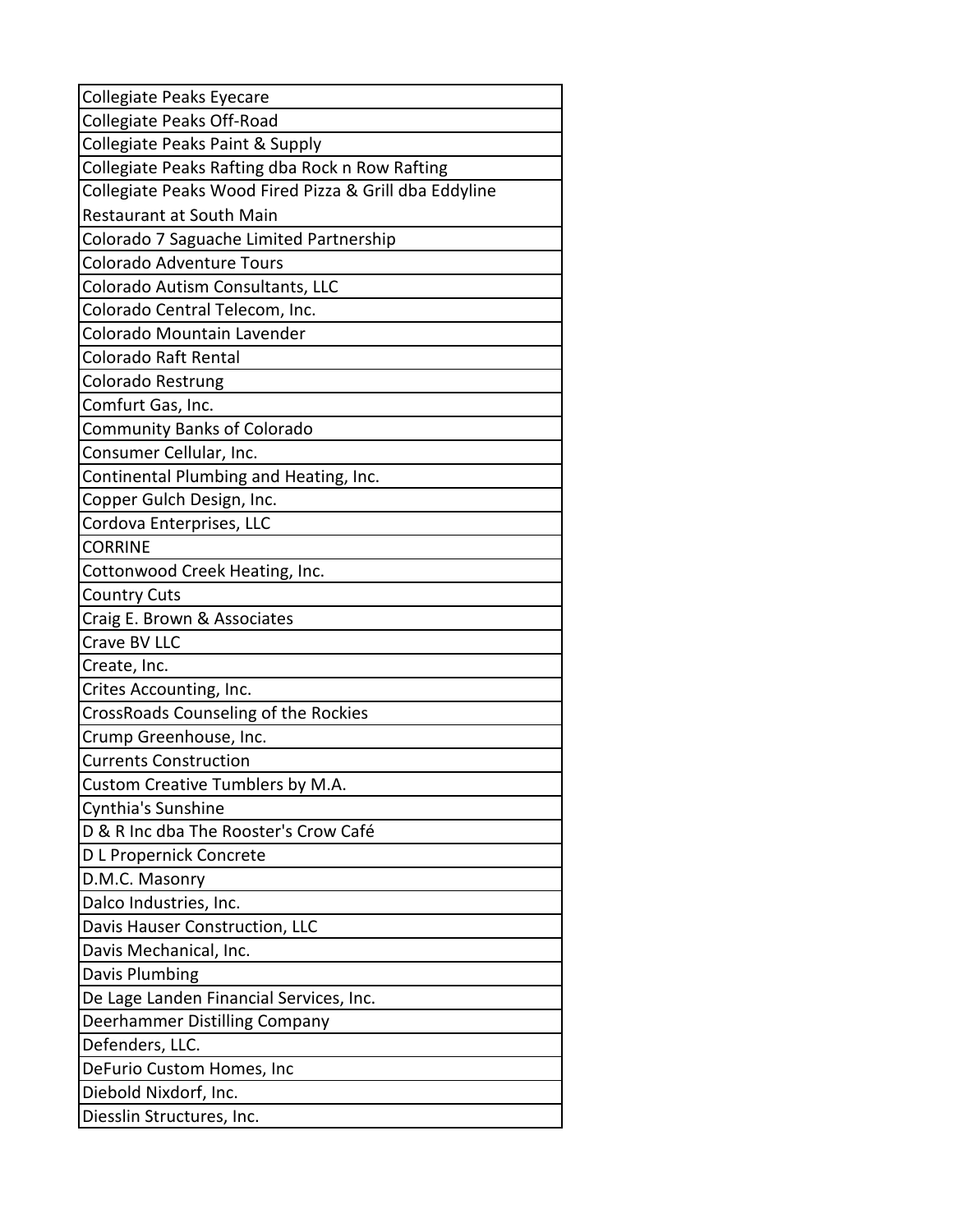| Digital Art Co LLP                                     |
|--------------------------------------------------------|
| Direction, LLC                                         |
| DIRECTV, LLC                                           |
| Dirk Fowler                                            |
| Dish Network, LLC                                      |
| DJ Ornamentals                                         |
| <b>DNA and Associates</b>                              |
| Doc Maintenance, Inc.                                  |
| DW Sales Corp dba Hi Valley Supply                     |
| <b>Dwire Earthmoving LLC</b>                           |
| Dynamic Electric                                       |
| Dynamic Roofing Holdings dba Dynamic Roofing &         |
| Construction                                           |
| <b>Earth Friendly Cleaning</b>                         |
| Earthlink, LLC                                         |
| <b>Earthly Healings LLC</b>                            |
| Earthworks Land Development, Inc.                      |
| <b>Echosphere LLC</b>                                  |
| EcoLab Inc.                                            |
| <b>Eddyline Brewing, LLC</b>                           |
| <b>Educational Development Corporation</b>             |
| Edward D. Jones & Co., L.P.                            |
| Edwin J. Sandoval, Inc. dba The Asian Palate           |
| <b>Eggleston Construction</b>                          |
| Elavon Inc.                                            |
| Element Fleet Corporation dba Gelco Corporation        |
| <b>Elemental Conditioning</b>                          |
| Elk Mountain Financial, LLC                            |
| Elkhorn Pizzeria                                       |
| Elliott Parts & Services, Inc. dba EPS Fueling Systems |
| <b>Empower Physiotherapy LLC</b>                       |
| Escape to the Mountains Property Management, LLC       |
| <b>Fading West Construction</b>                        |
| <b>Fading West Development</b>                         |
| Fading West Homes, LLC                                 |
| Fairway Independent Mortgage Corporation #3350         |
| Fairway Independent Mortgage Corporation #4420         |
| Family Dollar #28308                                   |
| <b>Fancy Taco</b>                                      |
| <b>Fancy Wiener</b>                                    |
| Fanion Design Studio, Inc.                             |
|                                                        |
| Farmers Insurance - Rory Loebig Insurance Agency, Inc. |
| Feather Petroleum Co dba Stop 'n Save #26              |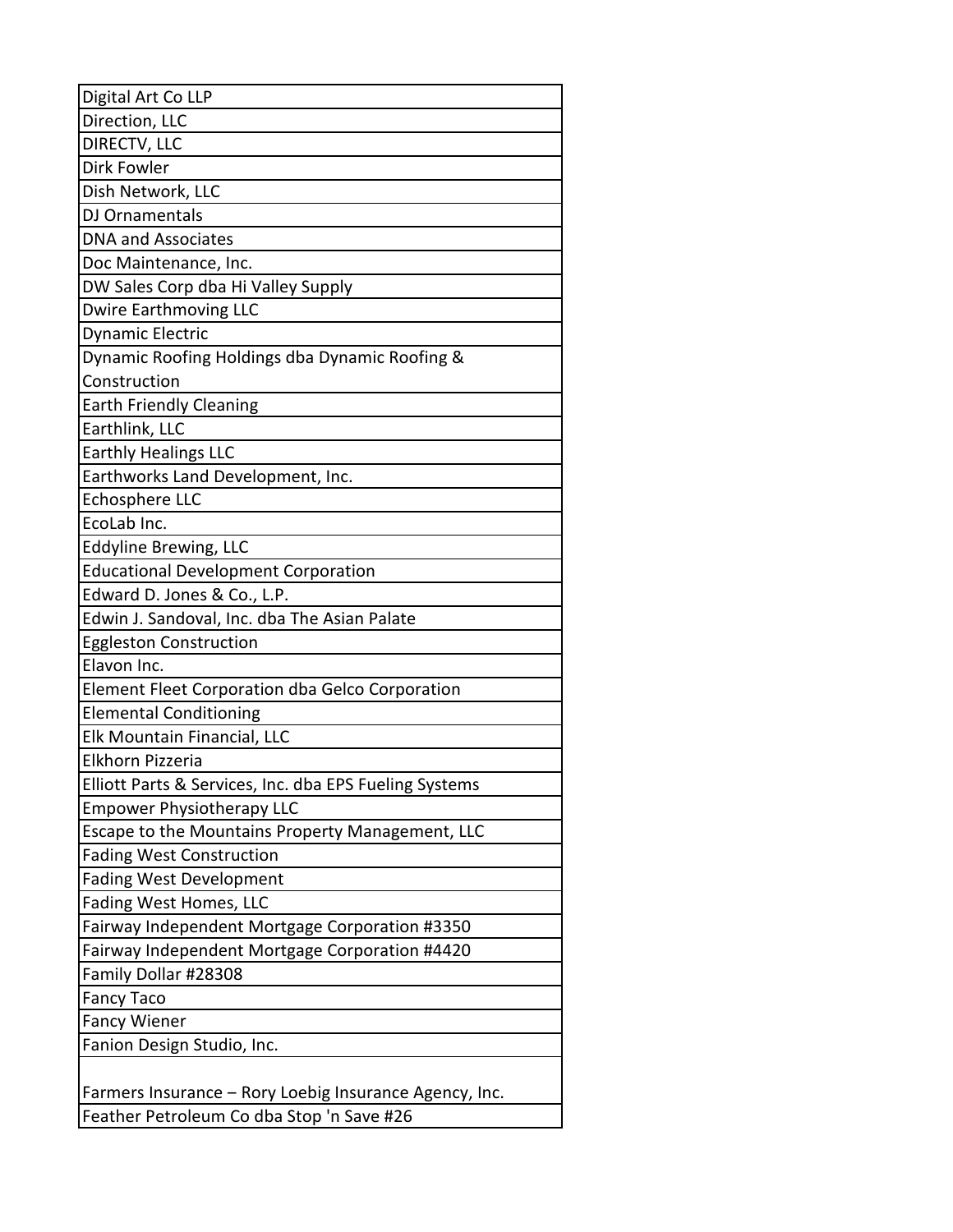| FedEx Ground Package System, Inc. #812                          |
|-----------------------------------------------------------------|
| Financial Stages, LLC dba Plan & Act                            |
| Fire Age Design, LLC                                            |
| First Church of Christ, Scientist                               |
| <b>First Colorado Land Office</b>                               |
| <b>First Son Development</b>                                    |
| <b>FMH Material Handling Solutions</b>                          |
| <b>Forest Found</b>                                             |
| Forsythe Designs dba Forsythe Fine Jewelry                      |
| Foster Electric Corp.                                           |
| Four Squares Framing, LLC                                       |
| FP Contracting, Inc                                             |
| Freedom Forever Colorado, LLC                                   |
| <b>Freegirl Skin Care</b>                                       |
| <b>Freestone Endurance LLC</b>                                  |
| Fresh Developments, LLC                                         |
| <b>Frontier Contractors LLC</b>                                 |
|                                                                 |
| Full Circle Realty Group, LLC dba Full Circle Real Estate Group |
| GaiaTree Acupuncture & Chinese Medicine                         |
| <b>Genesis Health and Wellness</b>                              |
| <b>GLA Concrete Pumping</b>                                     |
| Glass Eye Art                                                   |
| <b>GlassFractions Studio</b>                                    |
| <b>Glesby Marks Corporation</b>                                 |
| Global Vista Technologies, Inc. dba Vista Works                 |
| Going Green K-Lawn, LLC                                         |
| <b>Gold Moon</b>                                                |
| Good Behavior, LLC dbaThe Slammer                               |
| <b>Goode Things</b>                                             |
| Gorman Roofing Services, Inc.                                   |
| Grace First LLC dba Terrace on Main                             |
| Gracie's Farmstead                                              |
| Graham & Sons Construction, Inc.                                |
| <b>GreatAmerica Financial Services Corporation</b>              |
| Grover Construction, LLC                                        |
| Gunsmoke Car Wash, Inc.                                         |
| Gyro Vista, LLC dba The Olive                                   |
| H & R Block                                                     |
| H & S Co. A Luxe Salon                                          |
| H2O Plumbing & Heating, Inc.                                    |
| Hachmann's Custom Building, Inc.                                |
| Hair by Rachelle                                                |
| Handi-Dan                                                       |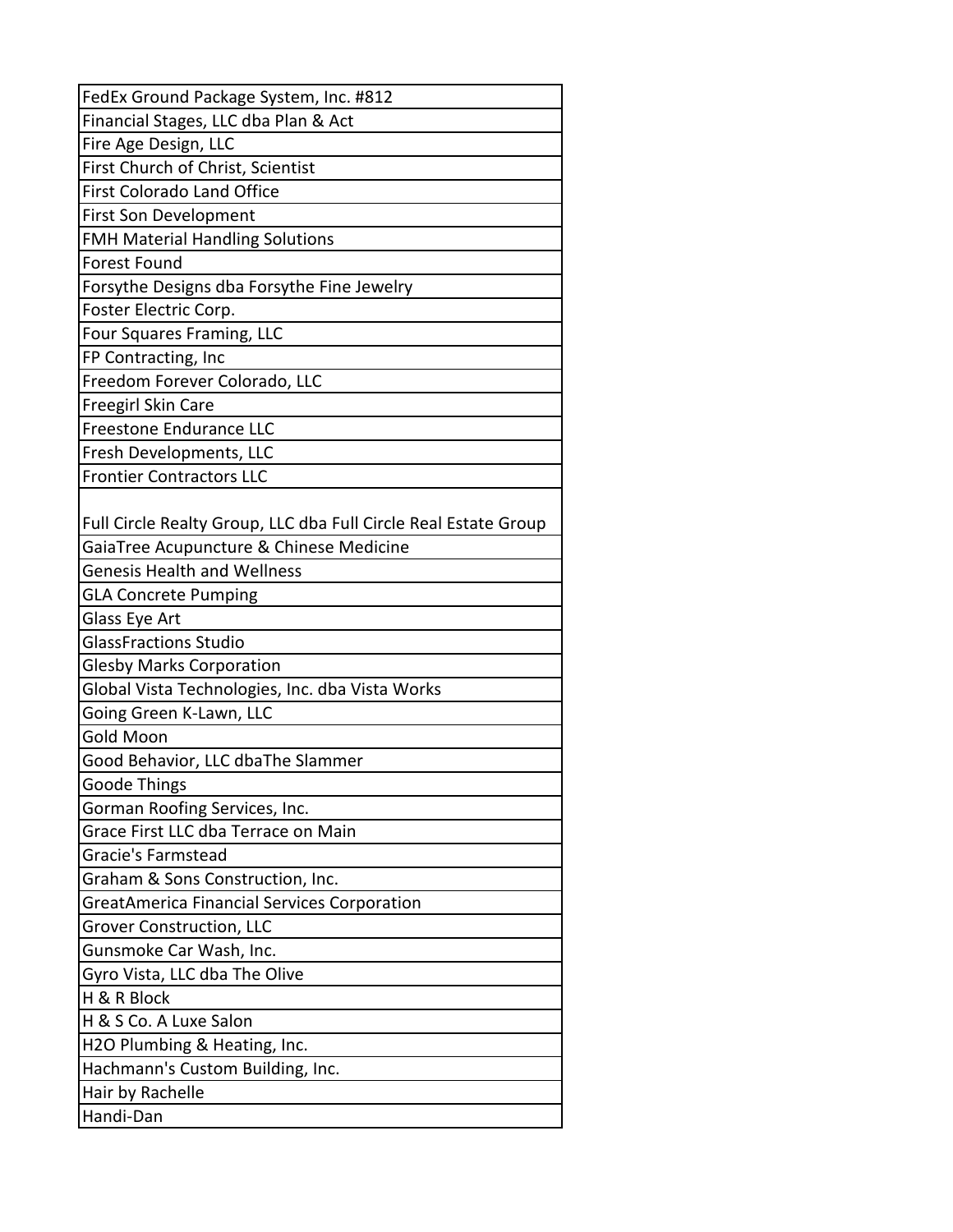| Handyman Joe                                    |
|-------------------------------------------------|
| Hard Rock Paving & Redi-Mix                     |
| Hardwick Inc. dba The Buena Vista Roastery Café |
| Harland Clarke Corp.                            |
| <b>Harmony Structures</b>                       |
| Harrington Industrial Plastics, LLC             |
| Hartsel Electric Company                        |
| Haselden Construction, LLC                      |
| Headwater Farms, LLC                            |
| <b>Heart Baker</b>                              |
| Helland Chiropractic Clinic, LLC                |
| Heritage Homes of the Valley                    |
| <b>Hewlett Packard Financial Services</b>       |
| High Country Auction, Inc.                      |
| <b>High Country Bank</b>                        |
| High Country BBQ, LLC                           |
| <b>High Country Party Rentals</b>               |
| <b>Highline Builders</b>                        |
| Hilti, Inc.                                     |
| <b>HLS Construction</b>                         |
| Honda Lease Trust                               |
| Hostetler Concrete LLC                          |
| House Rock Kitchen                              |
| <b>HPE Depositor Master Trust</b>               |
| Humanitou, LLC                                  |
| Huttig Building Products, Inc.                  |
| Huxley Fence, LLC                               |
| HVAC Solutions, Inc.                            |
| <b>IDSC Holdings LLC</b>                        |
| Imber LLC dba Colorado Solar Energy             |
| Img Roofing                                     |
| Imperial Bag & Paper Co, LLC                    |
| In His Steps International dba Sak Saum         |
| Integrity Services BV, Inc                      |
| <b>Intentions Spa</b>                           |
| <b>Iron Antler Tattoo</b>                       |
| Ivy League Tattoo                               |
| Jafra Cosmetics International, Inc.             |
| jalaBlu Collective Healing                      |
| Jan's Restaurant                                |
| Jason K Moore, PE                               |
| JDT Builders, Inc.                              |
| Jetco, Inc.                                     |
| JK Mechanical Design LLC                        |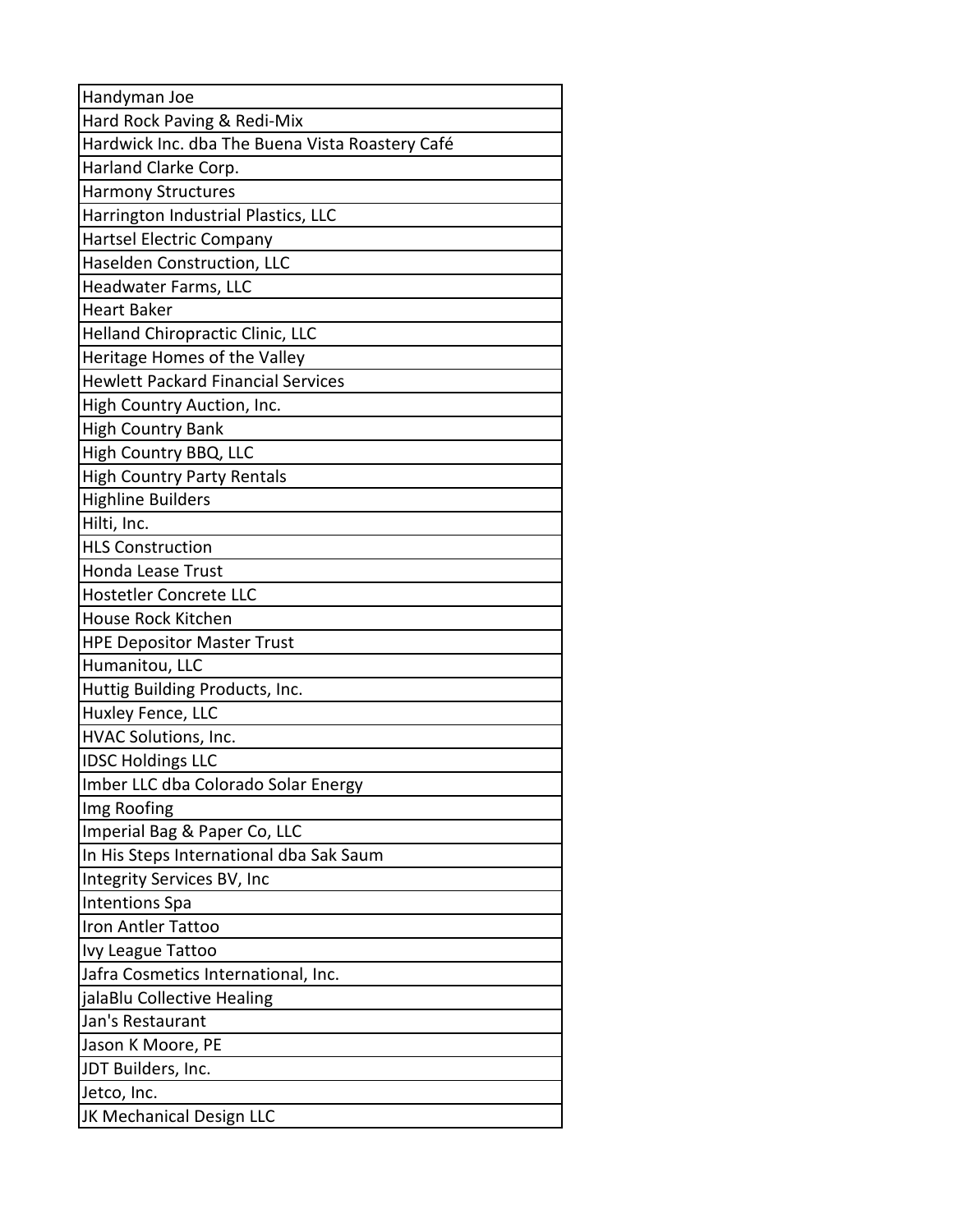| John Candea / Threshold Acupuncture                             |  |
|-----------------------------------------------------------------|--|
| Johnston Van Arsdale Martin PLLC                                |  |
| Jostens, Inc.                                                   |  |
| Journaling for Joy, LLC                                         |  |
| Journey West                                                    |  |
| Joyce Hansen                                                    |  |
| Joyful Artistry                                                 |  |
| Joyful Bakery                                                   |  |
| Jumpin' Good Goat Dairy, LLC                                    |  |
| Juniper Counseling Services, LLC                                |  |
| Justin D. Storms Insurance Agency, Inc dba State Farm Insurance |  |
| K Chambers Carpentry                                            |  |
| K. R. Swerdfeger Construction, Inc.                             |  |
| Kalamatapit, Inc.                                               |  |
| Kale Enterprises, Inc.                                          |  |
| Karen's Shirt Shack                                             |  |
| Kari Grants                                                     |  |
| Kathy's Garage, LLC dba The Upstream Home                       |  |
| Keep Pressing On LLC                                            |  |
| Keith E Boyd Pump Service Inc                                   |  |
| Ken's Transmission Service, Inc.                                |  |
| King Chiropractic Health Centers, LLC                           |  |
|                                                                 |  |
| King's Veterinary, Inc. aka Cottonwood Veterinary Service       |  |
| Koloski, LLC dba Settings Event Rental                          |  |
| Kreative Designs in Hair Styling                                |  |
| <b>KRRRK Plumbing &amp; Handyman Services</b>                   |  |
|                                                                 |  |
| KW Woodworks, Inc. dba KW Construction & Restoration            |  |
| La Herradura                                                    |  |
| Lakeside Motel Corp                                             |  |
| Lallier Construction, Inc                                       |  |
| Legacy Bank, Buena Vista Branch                                 |  |
| Legacy Landscapes                                               |  |
| Lemm1030 Hair Studio                                            |  |
| Level 3 Communications, LLC                                     |  |
| Lincare Inc.                                                    |  |
| Lisa Pearson Designs                                            |  |
| Litespur LLC dba The Midland Stop                               |  |
| Little Engine Eatery                                            |  |
| Little Tyke's Homestead                                         |  |
| Little Valley Daycare                                           |  |
| <b>LM Kersting Construction Company</b>                         |  |
| <b>LMNTL Creations</b>                                          |  |
|                                                                 |  |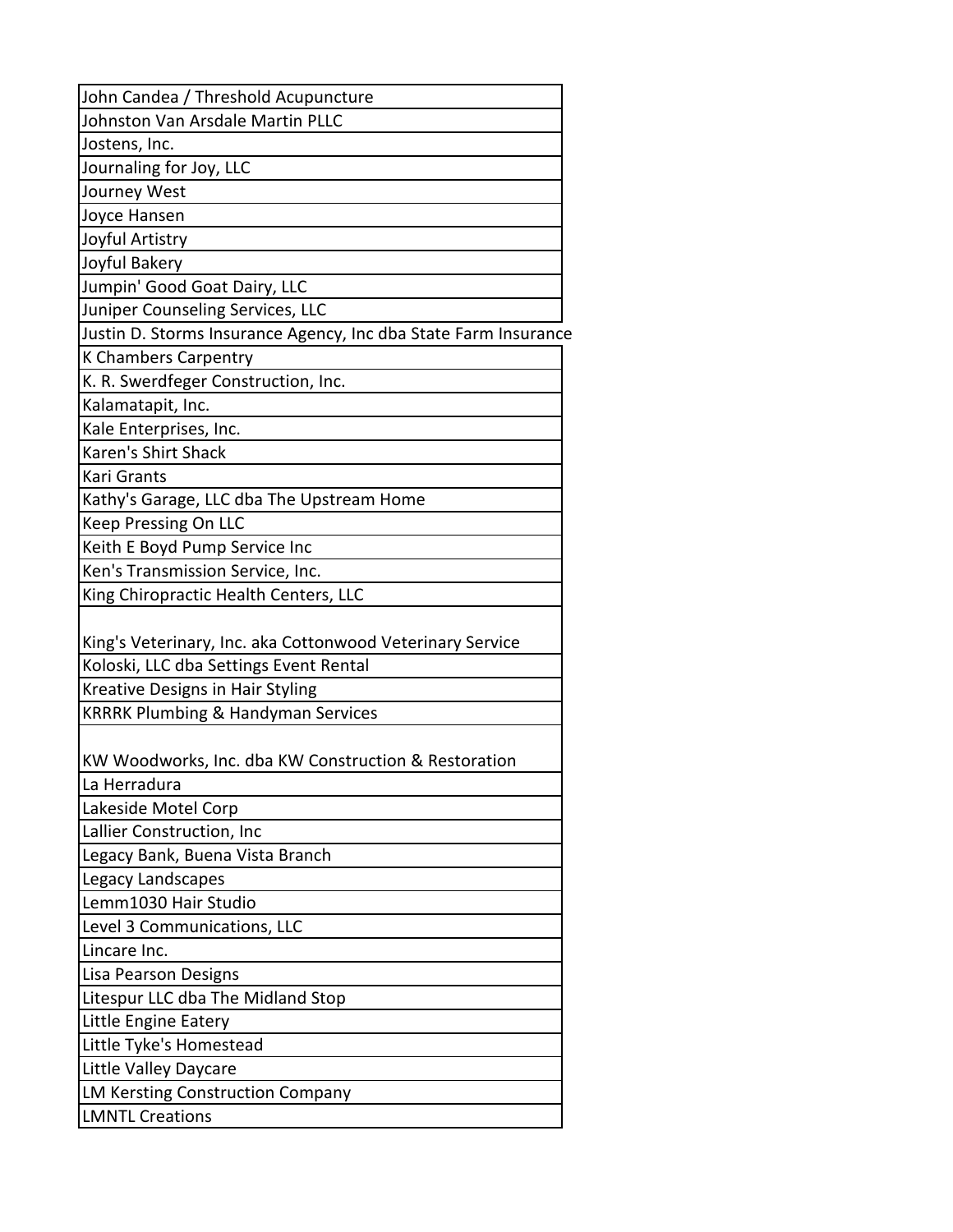| Loaf 'N Jug #75009                                           |
|--------------------------------------------------------------|
| Loback's Bakery                                              |
| Lora Bella Jewelry                                           |
| Lotus EMDR, PLLC                                             |
| Louella Ray Cleaning Service                                 |
| Louie's Ice Cream Shoppe                                     |
| Lovebailey, LLC dba Wildstone Ceramics                       |
| Love's Travel Stop #115                                      |
| Luminessence Photography                                     |
| Luna Vista Revival Co                                        |
| MACN, Inc. dba Valley Home Furnishings                       |
|                                                              |
| Mad Dog Battery, Inc. dba Interstate Batteries of Pikes Peak |
| Mad Nails, Inc.                                              |
| Made Right Homes, Inc.                                       |
| Maez Excavation, Inc.                                        |
| Magpie Burrito                                               |
| Main Street Dental Hygiene                                   |
| Marie Ann Kimpel                                             |
| Mariposa Window & Door, Inc.                                 |
| Mary Kay Cosmetics                                           |
| <b>Masons Bookkeeping</b>                                    |
| Matla Inc. dba Buena Vista Roastery                          |
| <b>Maupin Homes LLC</b>                                      |
| MAW Enterprises, Inc. dba Peak Storage                       |
| McGrath Outdoor, Ltd. dba KODI Rafting                       |
| McLeodUSA Telecommunications Services LLC                    |
| <b>McNeil Motor Cars</b>                                     |
| Meadows Edge Farm LLC                                        |
| <b>Meadows Edge Tax Service</b>                              |
| Merrifield Custom Builders, Inc.                             |
| Merrifield's Garden Hut                                      |
| Metalyssa                                                    |
| <b>Mexican Tamales Brenda</b>                                |
| Midland Vista, Inc.                                          |
| Miles Construction Co., Inc.                                 |
| Miller Welding & Fabrication LLC                             |
| Mimi & Belle A Nail and Beauty Bar, LLC                      |
| Miners Construction, LLC                                     |
| Mitel Cloud Services, Inc.                                   |
| MJ Auto Repair, Inc.                                         |
| Modern Interior Design, LLC                                  |
| <b>Mohawk Carpet Distribution</b>                            |
| Montrose Water Factory                                       |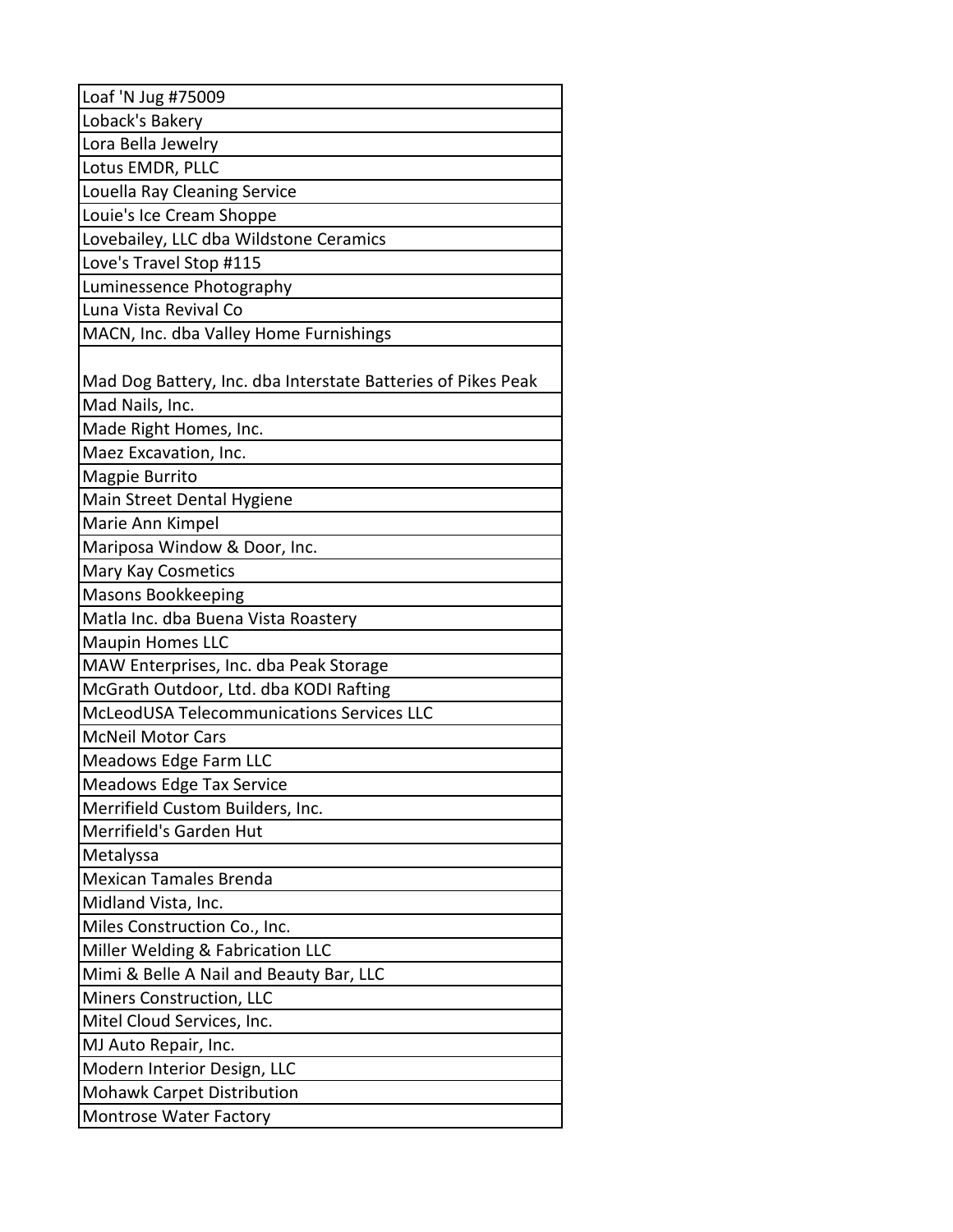| Morgan Excavation, Inc.                               |
|-------------------------------------------------------|
| Motion Exchange, LLC                                  |
| Mountain Adventures, Inc. dba BV Jeeps & ATVs         |
| Mountain Beverage Company, LLC                        |
| Mountain Blue Spas, LLC                               |
|                                                       |
| Mountain Dream Enterprises LLC dba Worth Clark Realty |
| Mountain Homes Lending LLC                            |
| Mountain Loon, LLC dba CKS Main Street                |
| <b>Mountain River Credit Union</b>                    |
| <b>Mountain Tactical</b>                              |
| Mountain Tie Dye                                      |
| Mt Eagle Lock & Key                                   |
| Mt. Antero Treasures / Gemclay Boutique & Day Spa     |
| MuZac Technology, LLC                                 |
| <b>Muzak LLC</b>                                      |
| <b>MW Golden Constructors</b>                         |
| N and N, Inc.                                         |
| Naomi Colsch Photography                              |
| NAPA Auto Parts of Buena Vista                        |
| <b>Naturally Colorado LLC</b>                         |
| Net-Zero Rocky Mountains (Dynamic Energy)             |
| New Cingular Wireless PCS, LLC BLM                    |
| <b>Next Level</b>                                     |
| Nightmare Technologies Ltd                            |
| NM Investments Inc.                                   |
| Noonday Holdings, LLC                                 |
| Nora Larimer Art                                      |
| Nu Skin Enterprises United States, Inc.               |
| NuCO <sub>2</sub> , LLC                               |
| <b>OffroundArts</b>                                   |
| Ole Schoolhouse Carpentry & Joinery, LLC              |
| On the Hook Fish and Chips                            |
| Once Upon a Trapeze Bookstore                         |
| One Love Endurance Events, LLC                        |
| OnStar, LLC                                           |
| <b>Optimized Distribution Partners</b>                |
| Our Town Medical                                      |
| Out on a Limb                                         |
| Outwest Drywall Supply, Inc.                          |
| P35 dba Bewnie Storage                                |
| Padworks, LLC                                         |
| <b>Paint Denver</b>                                   |
| Palisade Peach Shack/Everything Fruit                 |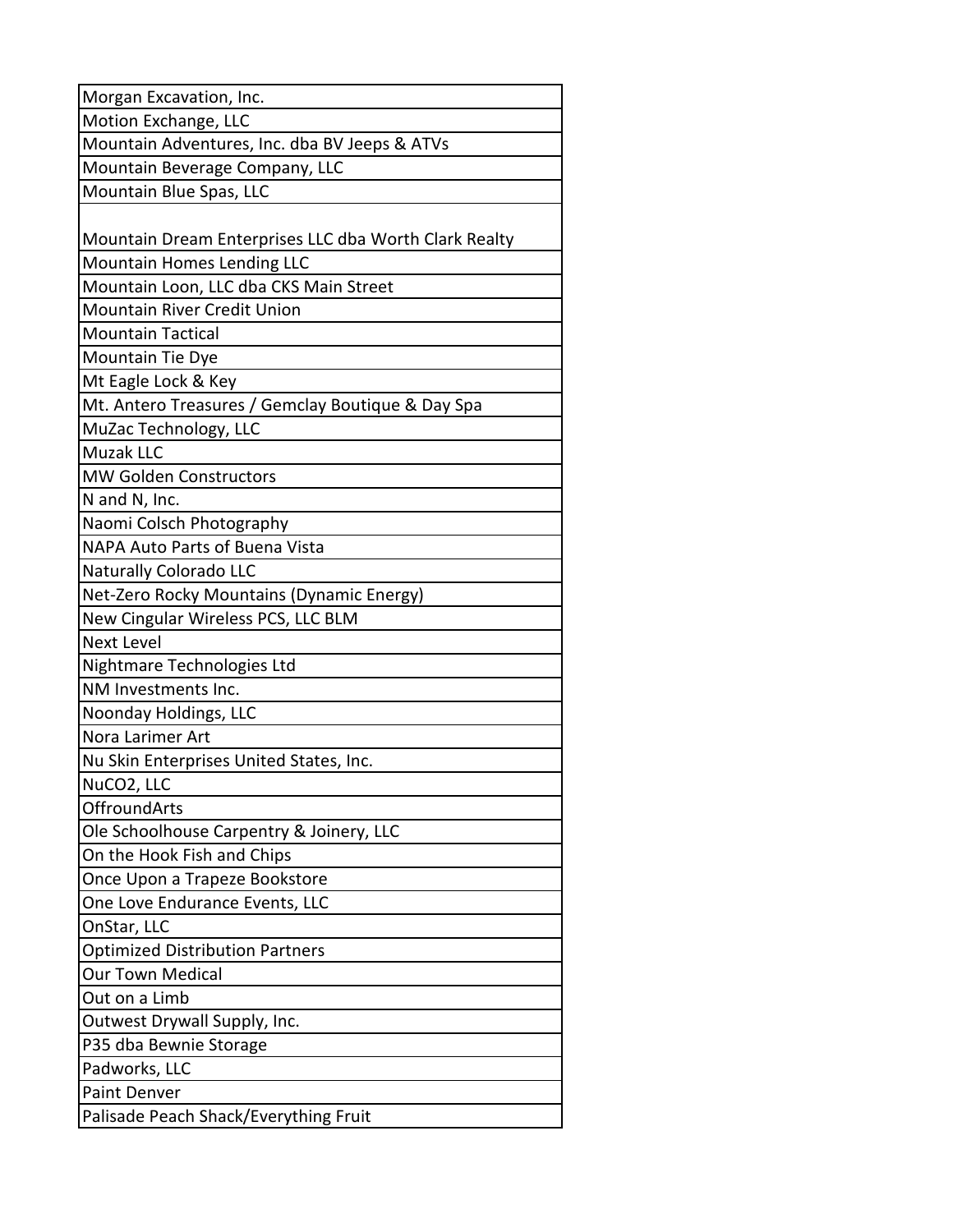| Pancho's Wrin, Inc.                                        |
|------------------------------------------------------------|
| Park Lane Enterprises dba Little Daisy Liquor              |
| PartyLite Gifts, Inc.                                      |
| Patricia Winter Ph.D., P.C.                                |
| <b>Pauley Construction, LLC</b>                            |
| Pavement Maintenance Services, Inc.                        |
|                                                            |
| Pawn All of Buena Vista, LLC dba Wolf Pack Trading Company |
| Peak Designs LLC dba Peak Solar Designs                    |
| <b>Peak Fitness</b>                                        |
| Peak Performance Copier & Supply                           |
| <b>Peak Reading</b>                                        |
| Peak Sales and Distribution, Inc. dba Rally Liquor         |
| Peak to Peak Pickleball                                    |
| <b>Pence Pediatrics</b>                                    |
| Penguin Construction Company, Inc.                         |
| Peoples Realty 210 Beldan, LLC dba Eastside Storage        |
| Performance Slots and Hobbies dba PSH Signs                |
| Performance Tours, Inc.                                    |
| Perry Construction Ltd.                                    |
| Picture Perfect Dog Grooming, LLC                          |
| Pilgrim's Places, LLC                                      |
| Plaza Laundromat                                           |
| <b>PM Billing</b>                                          |
| PMR Ltd. A Desing & Build Company                          |
| <b>Powers Products Co</b>                                  |
| Precision Homes, LLC                                       |
| Premier Auto Glass & Tire, Inc.                            |
| Prime Intention Hypnosis and Wellness                      |
| Princeton Appraisal Company                                |
| Princeton Holdings, LLC dba Topaz Lodge                    |
| Proper Work, LLC                                           |
| <b>Proulx's Homestead Building</b>                         |
| Providence Plumbing, LLC                                   |
| Public Service Company of Colorado                         |
| QGate LLC dba What the Truck                               |
| QLT Consumer Lease Services, Inc.                          |
| Queen Arthur's Quilting and Fabric Arts                    |
| <b>Qwest Corporation</b>                                   |
| R & R Remodeling                                           |
| R. Messner Construction Co. Inc.                           |
| Ramas Bread, LLC                                           |
| Randall & Carole Barnes Duo                                |
| RasCo, LLC                                                 |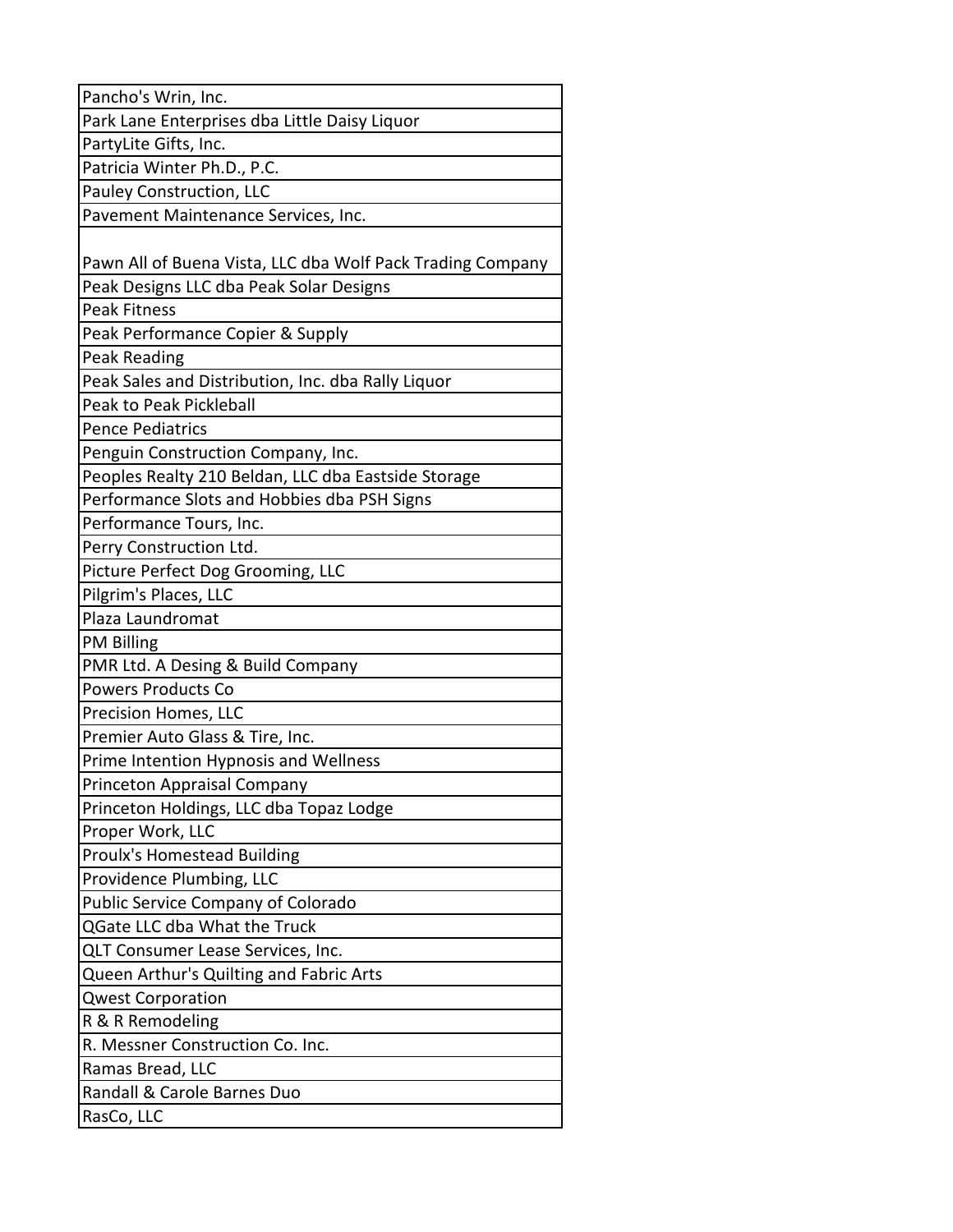| Raw Gnaw                                                      |
|---------------------------------------------------------------|
| <b>Red Raven Custom Art</b>                                   |
| Redbox                                                        |
| Remedy Pet Supply, LLC                                        |
| Rent-A-Center East, Inc.                                      |
| RER Properties LLC dba Renaissance Construction               |
| Return to Joy Massage                                         |
| Rhoades Construction, Inc.                                    |
| Ricoh USA, Inc.                                               |
| Ridgeline Signs, Inc.                                         |
| Ridgeway Development Group, Inc.                              |
| Rio Trio, LLC dba Riverpath Pensione / Tiny Treat             |
| <b>Rise Optimal Living</b>                                    |
|                                                               |
| Robb Enterprises, Inc. dba Cool Beans Coffee and Collectibles |
| Roberson Woodworks                                            |
|                                                               |
| Robles Consulting LLC dba Central Colorado Title & Escrow     |
| Rock Collection, LLC dba Thought Distillery                   |
| <b>Rock Run Gallery</b>                                       |
| Rockcliffe Resources, LLC                                     |
| Rockin Bakken Pizza Co LLC                                    |
| <b>Rocky Creek Property Services</b>                          |
| Rocky Mountain Adventure Rentals, LLC                         |
| Rocky Mountain Backroad Adventures LLC                        |
| Rocky Mountain Lumber & Hardware                              |
| Rocky Mountain Taxi LLC                                       |
| Rocky Mountain Tools, Inc.                                    |
| <b>RPM Construction Services, LLC</b>                         |
| <b>Rusin Concrete Construction</b>                            |
| <b>Rustic Woods</b>                                           |
| RX Plus Limited LLC dba Buena Vista Drug                      |
|                                                               |
| Ryan A. Mueller D.M.D., P.C., dba Buena Vista Dental Care     |
| S & S Closings & Escrow, Inc.                                 |
| <b>S&amp;S Unlimited</b>                                      |
| <b>S&amp;T Construction</b>                                   |
| Safe & Warm / Soot Busters                                    |
| Sage Tree Care                                                |
| Salida Fire Extinguisher                                      |
|                                                               |
| Salida Walking Tours, LLC dba Buena Vista Walking Tours       |
| SalonCentric, Inc.                                            |
| Sandefur Fire Extinguisher Sales & Service                    |
|                                                               |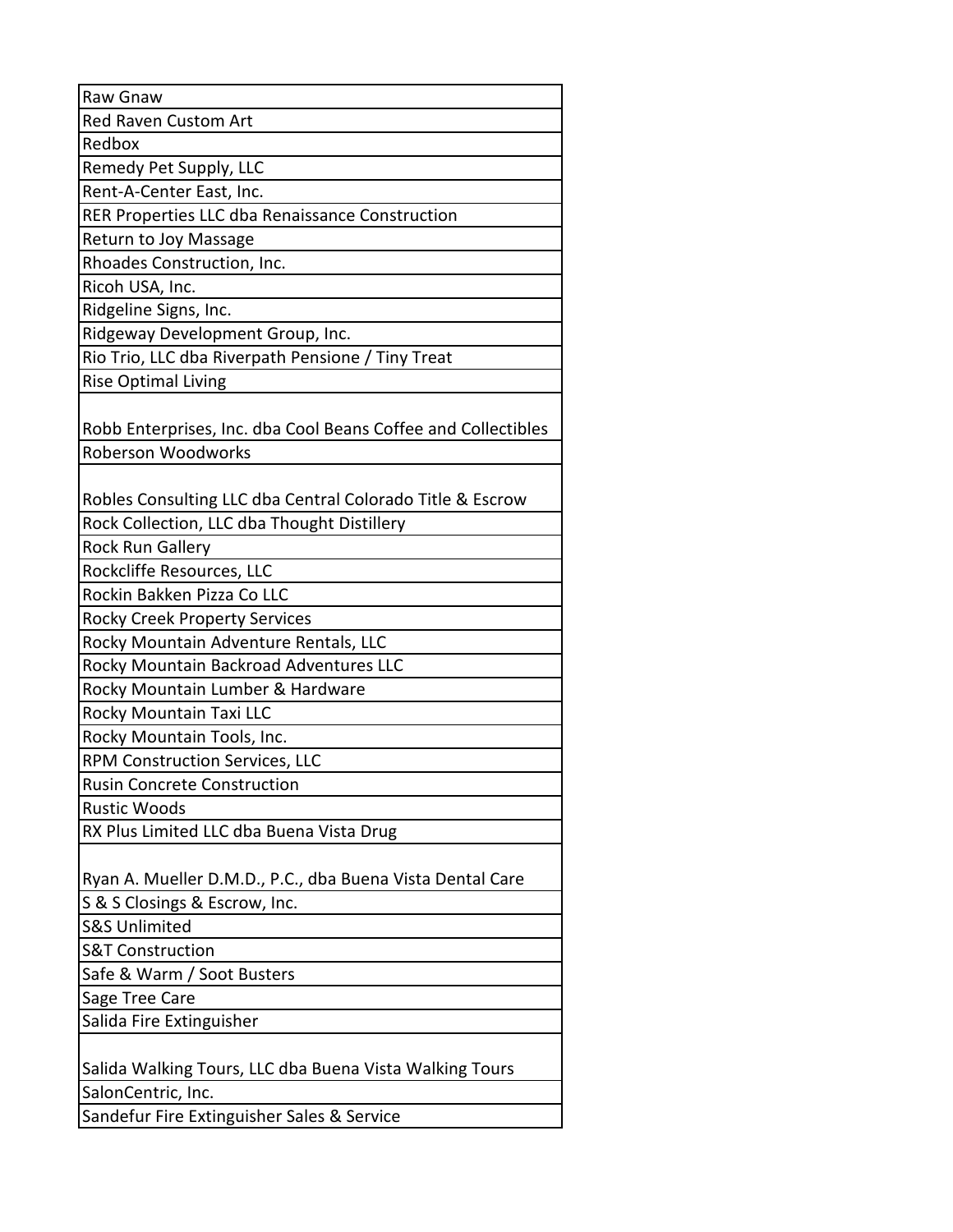| Sangre de Cristo Electric Association, Inc.               |
|-----------------------------------------------------------|
| Savant of the West, LLC dba 1-800-Radiator                |
| SCE Construction, Inc.                                    |
| <b>Scholastic Book Fairs</b>                              |
| Scott Law Offices, PC                                     |
| Scratch Kitchen, LLC                                      |
| <b>Seader Custom Metal Works</b>                          |
| Securitas Electronic Security, Inc.                       |
| Securus Technologies, Inc.                                |
| Serendipity Yarn & Gifts                                  |
| <b>Shadow Mountain Artworks</b>                           |
| Shaklee US, LLC                                           |
| Shavano Pharmacy                                          |
| Shavano Sign & Fixture                                    |
| Shawls by Veronika                                        |
| Shear Elegance Salon                                      |
| Shed Depot USA                                            |
| Shine Projects LLC dba Shine Yoga                         |
| Shining Mountains Montesorri School                       |
| Shisler, Inc.                                             |
| Simple Eatery & Spoon It Up                               |
| <b>Sisters Remembered</b>                                 |
| Smalley Designs, LLC dba Gone to the Dogs                 |
| Smalltown Professional Home Improvement                   |
| Snap-on Tools Company LLC                                 |
| Sol Centered                                              |
| Sorelle Delicatessen, Inc.                                |
| Soul Shine Cleaning, LLC                                  |
| Souled Out T-Shirts, LLC                                  |
|                                                           |
| South Main Development & South Main Building Company      |
| South Main Realty dba Surf Hotel                          |
| South Park Repair LLC                                     |
|                                                           |
| Sparky's Fix All and Junk and Stuff Ltd, dba Growing Wild |
| Splintered Forest, LLC                                    |
| Sprint Communications Company, LP                         |
| Sprint Spectrum, LP                                       |
| Spruce it Up Services                                     |
| <b>SRG Performance</b>                                    |
| SS Quincy's Inc                                           |
| St. Rose of Lima Catholic Church                          |
| Steel Strike Leather Products, Inc                        |
| Steen & Associates, LLC                                   |
|                                                           |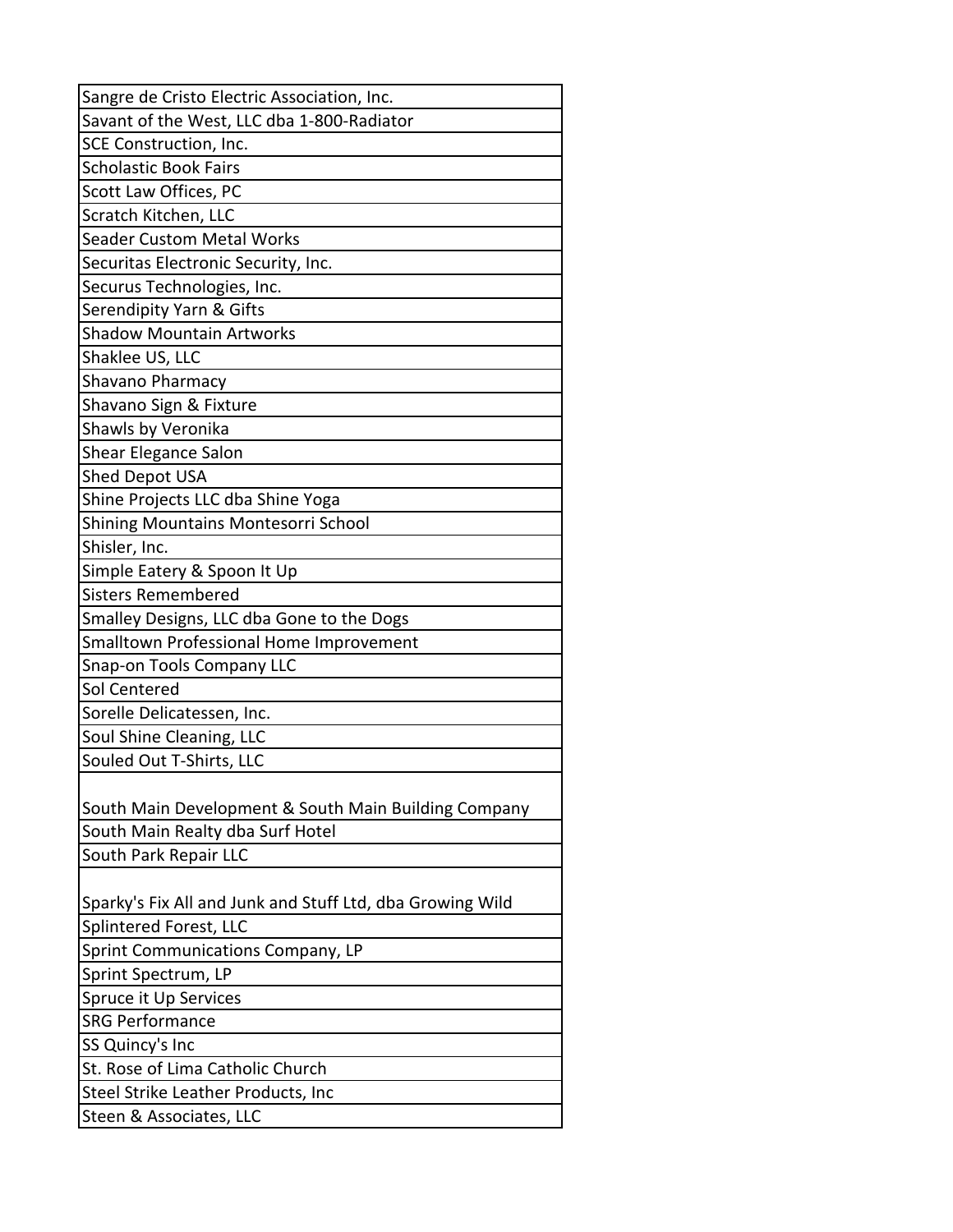| <b>Storyline Coffee Roasters</b>                             |
|--------------------------------------------------------------|
| <b>Strategic Communications Consultant</b>                   |
| <b>Subarus &amp; Moore</b>                                   |
| Sue L Murphy, CPA, PC                                        |
| Summit Realty dba Century 21                                 |
| Summit View Property Care & Cleaning                         |
| <b>Sun Faded Designs</b>                                     |
| Sun Mountain Bath Co, LLC                                    |
| Sundance & Friends                                           |
| Sundog Colorado                                              |
| Super 8 Buena Vista                                          |
| <b>Superior Pool Products, LLC</b>                           |
| Susan C. Benes, MD                                           |
| <b>Sutton's Radiator Service</b>                             |
| Sweaters & Hats-n-Stuff Like That                            |
| Swift River, LLC                                             |
| Swire Coca-Cola, USA                                         |
| Sysco USA I, Inc.dba Sysco Denver                            |
| Sys-Kool, LLC                                                |
| <b>Tate Custom Homes</b>                                     |
| TBK Bank, SSB                                                |
| Telecom Management, Inc. dba Pioneer Telephone               |
| Terra Firma Forestry                                         |
| Terry's Crane & Rigging, Inc.                                |
| That Detail Girl, LLC                                        |
| The Blend at Buena Vista                                     |
| The BoneSaw                                                  |
| The Book Nook, LLC                                           |
| The Buena Viking                                             |
| The Carousel Studio                                          |
| The Cellar on Railroad                                       |
| The Chaffee County Times                                     |
| The Dish and The Spoon, Inc. dba Spark Provisions            |
| The Doghouse Ltd.                                            |
| The Drunken Muffin Bakery                                    |
| The Dump Boy                                                 |
|                                                              |
| The Elbert Group of Colorado, Inc. dba Whitehall's Alpine BG |
| The Greenhouse Corporation dba The Lettucehead Food Co.      |
| The Hideout Salon                                            |
| The Hopp                                                     |
| The Inn                                                      |
| The Jeweler's Bench, Ltd.                                    |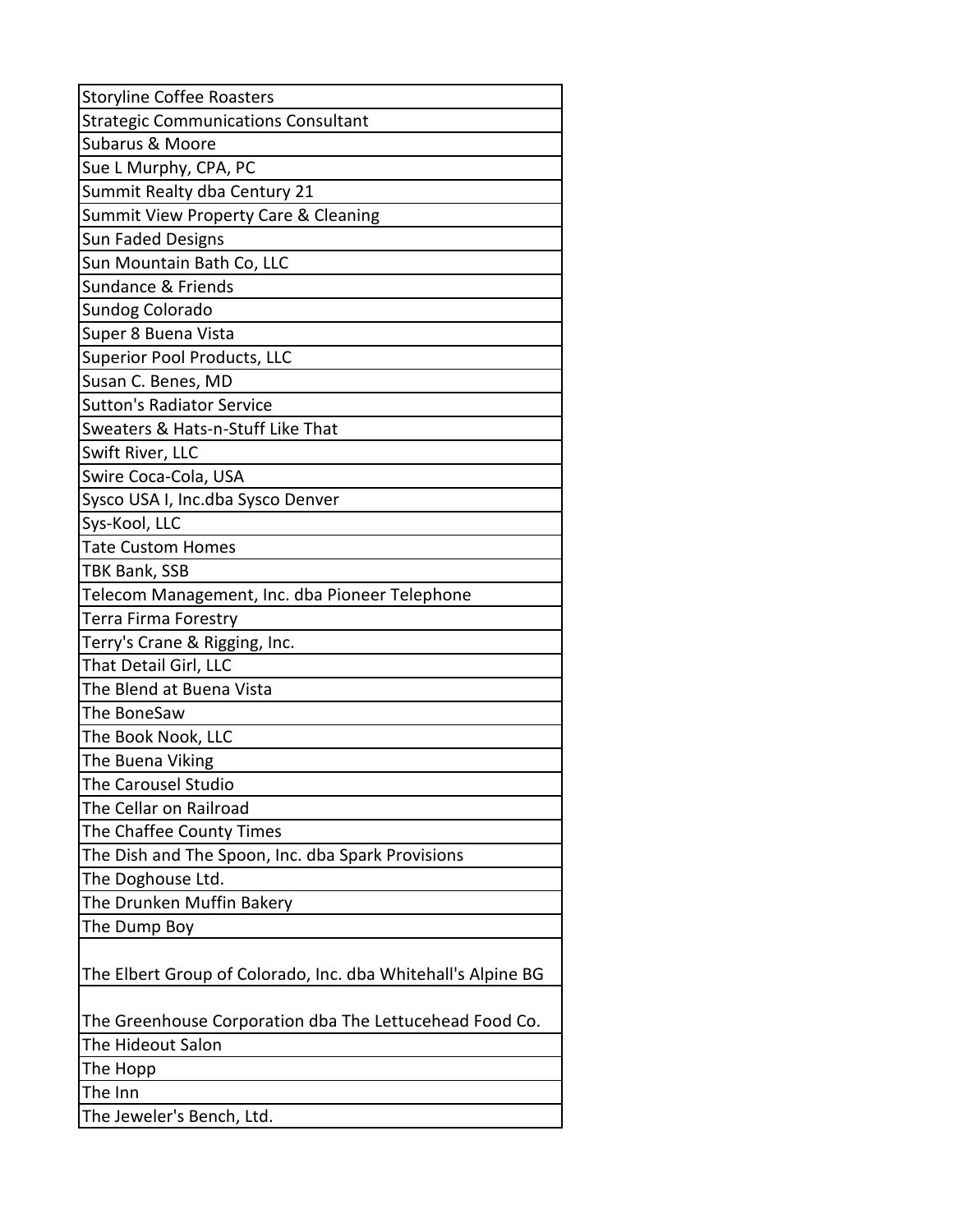| The Loft Event Center, LLC dba The Loft Theater |
|-------------------------------------------------|
| The Long Table, LLC                             |
| The Mercantile                                  |
| The Missing Sock Laundry                        |
| The Plumbing Wizard                             |
| The Rope LLC dba The Lariat                     |
| The Town Company LLC                            |
| The Trailhead                                   |
| The Triangle Hat, LLC                           |
| The Triangle Oasis, Ltd.                        |
| The Twiggy Tree, LLC                            |
| The Valley Broker Real Estate Co., LLC          |
| The Village                                     |
| Thinking in Binary LLC                          |
| Tienda Y Cocina Jireh                           |
| <b>Tim Mooney Studio</b>                        |
| Timberline Toffee, Inc.                         |
| Tisha Hagan-Uncapher Works                      |
| TopoGEN, Inc.                                   |
| TOTL Surveys, Inc.                              |
| Touch Massage & Integrative Healing             |
| TR Custom Builders, Inc.                        |
| Tractor Supply Company #1854                    |
| <b>Trout Creek Farm</b>                         |
| Tunnybunns, LLC dba Little Red Hen Bakery       |
| Two Roots Acupuncture                           |
| United Roofing of Colorado, LLC                 |
| United States Building Supply, Inc.             |
| <b>Universal Splicing LLC</b>                   |
| <b>Unlimited Sanitary</b>                       |
| <b>UpRiver Fly Fishing</b>                      |
| US Foods Inc.                                   |
| Valley Wide Health Systems, Inc.                |
| Val's Barbershop                                |
| <b>Vector Marketing Corporation</b>             |
| Verizon Long Distance, LLC                      |
| Verizon Select Services, LLC                    |
| Veya Coffee Bar LLC                             |
| <b>Vibrant Life Wellness LLC</b>                |
| Victory Construction & Refridgeration, LLC      |
| Vista Auto Parts - Carquest                     |
| Vista Court Cabins, LLC                         |
| <b>Vista Point Services</b>                     |
| Vista Storage                                   |